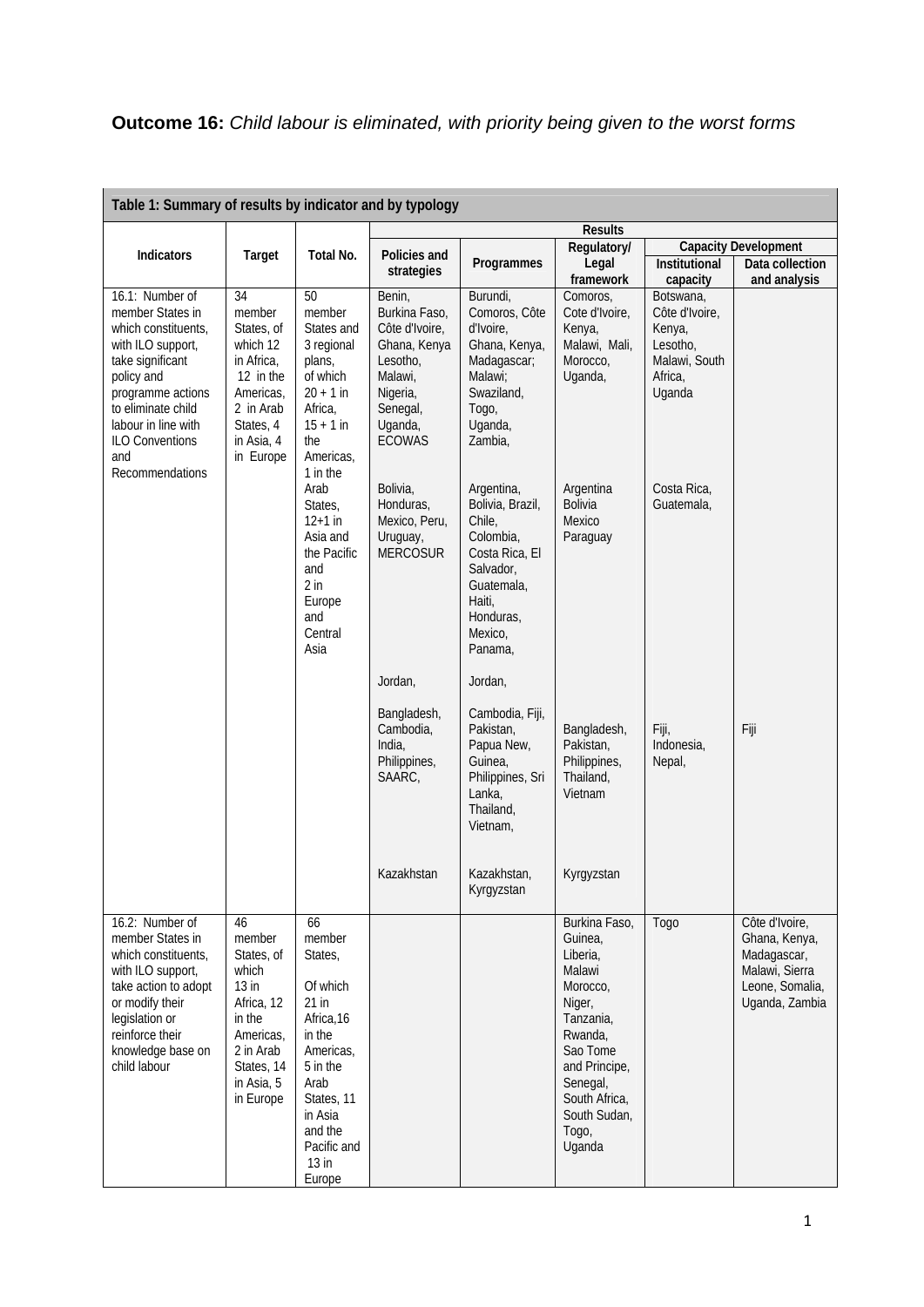|  | and        |  | Bahamas,           | Bolivia,    | Ecuador,       |
|--|------------|--|--------------------|-------------|----------------|
|  | Central    |  | Guatemala,         | Dominican   | Guatemala,     |
|  |            |  |                    |             |                |
|  | Asia       |  | Guyana,            | Republic,   | Mexico,        |
|  | (including |  | Honduras,          | El Salvador | Paraguay,      |
|  | one        |  | Jamaica,           |             |                |
|  | Territory) |  | Mexico,            |             |                |
|  |            |  | Panama,            |             |                |
|  |            |  | Paraguay,          |             |                |
|  |            |  | Saint Lucia,       |             |                |
|  |            |  | Saint Vincent      |             |                |
|  |            |  | and the            |             |                |
|  |            |  | Grenadines,        |             |                |
|  |            |  | Trinidad and       |             |                |
|  |            |  | Tobago,            |             |                |
|  |            |  | United States      |             |                |
|  |            |  |                    |             |                |
|  |            |  | Bahrain,           |             | Jordan         |
|  |            |  | Jordan,            |             |                |
|  |            |  | Lebanon,           |             |                |
|  |            |  | <b>United Arab</b> |             |                |
|  |            |  | Emirates,          |             |                |
|  |            |  | Yemen              |             |                |
|  |            |  |                    |             |                |
|  |            |  | Maldives,          |             | Cambodia, Lao  |
|  |            |  | Myanmar,           | Bangladesh, | PDR, Mongolia, |
|  |            |  | Samoa,             | Cambodia,   | Pakistan,      |
|  |            |  | Solomon            | Philippines | Vietnam,       |
|  |            |  | Islands,           |             |                |
|  |            |  | Viet Nam           |             |                |
|  |            |  |                    |             |                |
|  |            |  | Georgia,           |             | Albania        |
|  |            |  |                    |             |                |
|  |            |  | Ireland, Israel,   |             |                |
|  |            |  | Kazakhstan,        |             |                |
|  |            |  | Kyrgyzstan,        |             |                |
|  |            |  | Latvia,            |             |                |
|  |            |  | Netherlands-       |             |                |
|  |            |  | Aruba,             |             |                |
|  |            |  | The Former         |             |                |
|  |            |  | Yugoslav           |             |                |
|  |            |  | Republic of        |             |                |
|  |            |  | Macedonia,         |             |                |
|  |            |  | Romania,           |             |                |
|  |            |  | Slovenia,          |             |                |
|  |            |  | Sweden,            |             |                |
|  |            |  | Turkmenistan       |             |                |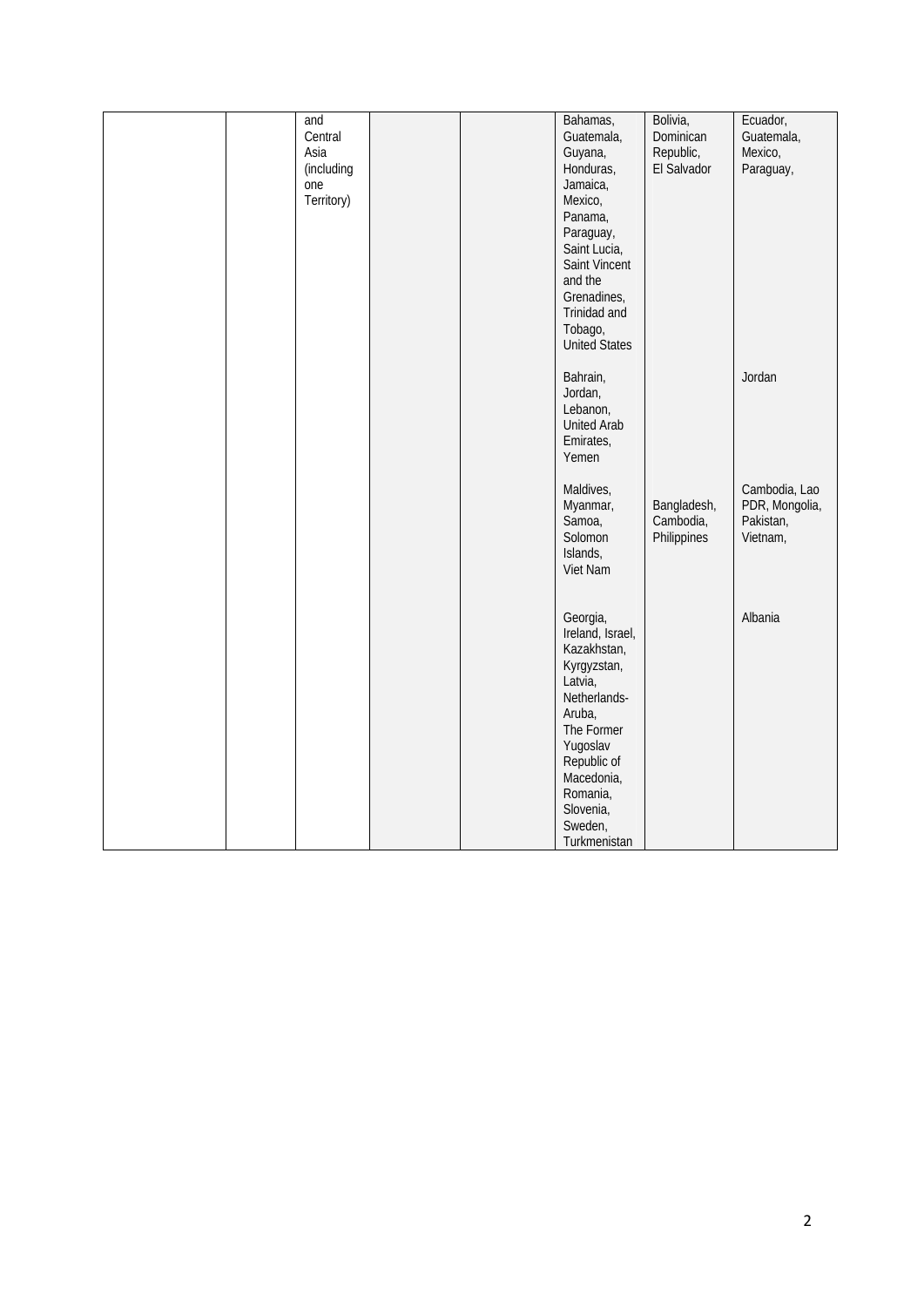| Table 2: ILO results chain: Country examples |                                                                                                                                                                                                                                                                                                                                                                                                                                                                                                                                                                                                                                                                                                                                                                                                                                                                                                                                                                                                                                                                                                                                                                                                                                                                                                                                                                                                                                                                                                                                                                                                                                                                                    |                                                                                                                                                                                                                                                                                                                                                                                                                                                                                                                                                                                                                                                                                                                                                                                                                                                                                                                                                                                                                                                                                                                                                                                                                                                                                                                                                                                                                                                                            |                     |  |  |
|----------------------------------------------|------------------------------------------------------------------------------------------------------------------------------------------------------------------------------------------------------------------------------------------------------------------------------------------------------------------------------------------------------------------------------------------------------------------------------------------------------------------------------------------------------------------------------------------------------------------------------------------------------------------------------------------------------------------------------------------------------------------------------------------------------------------------------------------------------------------------------------------------------------------------------------------------------------------------------------------------------------------------------------------------------------------------------------------------------------------------------------------------------------------------------------------------------------------------------------------------------------------------------------------------------------------------------------------------------------------------------------------------------------------------------------------------------------------------------------------------------------------------------------------------------------------------------------------------------------------------------------------------------------------------------------------------------------------------------------|----------------------------------------------------------------------------------------------------------------------------------------------------------------------------------------------------------------------------------------------------------------------------------------------------------------------------------------------------------------------------------------------------------------------------------------------------------------------------------------------------------------------------------------------------------------------------------------------------------------------------------------------------------------------------------------------------------------------------------------------------------------------------------------------------------------------------------------------------------------------------------------------------------------------------------------------------------------------------------------------------------------------------------------------------------------------------------------------------------------------------------------------------------------------------------------------------------------------------------------------------------------------------------------------------------------------------------------------------------------------------------------------------------------------------------------------------------------------------|---------------------|--|--|
| Country                                      | ILO contribution (outputs delivered by the<br>Office)                                                                                                                                                                                                                                                                                                                                                                                                                                                                                                                                                                                                                                                                                                                                                                                                                                                                                                                                                                                                                                                                                                                                                                                                                                                                                                                                                                                                                                                                                                                                                                                                                              | Results (action taken by the country)                                                                                                                                                                                                                                                                                                                                                                                                                                                                                                                                                                                                                                                                                                                                                                                                                                                                                                                                                                                                                                                                                                                                                                                                                                                                                                                                                                                                                                      | Gender-<br>specific |  |  |
| Cote<br><i>d'Ivoire</i>                      | The ILO undertook an evaluation of the first<br>National Plan of Action against child labour and<br>child trafficking (2007-2009), which identified<br>areas to be addressed to be able to more<br>effectively combat child labour through<br>improved institutional capacity and<br>coordination, and legislation. Based on this<br>evaluation, the ILO carried out numerous<br>consultations, provided technical inputs and<br>organized the final validation workshop with the<br>participation of the tripartite constituents and<br>other stakeholders that led to these three<br>results.<br>The ILO, through the development of technical<br>$\bullet$<br>guidelines and TORS under an Action<br>Programme, provided support for the creation<br>of local child labour monitoring committees, the<br>development and implementation of child<br>labour specific monitoring tools for data<br>collection and measuring the effectiveness of<br>the "Système d'Observation et de Suivi du<br>Travail des<br>Enfants<br>en Côte d'Ivoire<br>(SOSTECI)".<br>The<br>ILO<br>developed<br>questionnaires, operating procedures and the<br>Training Manual for SOSTECI and facilitated<br>one review and one validation workshop.                                                                                                                                                                                                                                                                                                                                                                                                                                                   | The new National Plan of Action against<br>trafficking and the worst forms of child labour in<br>Côte d'Ivoire (2012-2014) was adopted in March<br>2012 by the relevant authority. This action plan<br>aims to reduce significantly the worst forms of<br>child labour by 2014.<br>The Government has approved the revised list<br>of hazardous work through the Decision n°<br>MEMEASS 009/CAB in January 2012, revising<br>Decree No. 2250,<br>• The Inter-Ministerial Committee and the National<br>Supervisory Committee on child labour were<br>established.<br>The government of Ivory Coast has created 120<br>local child protection committees for the<br>monitoring and surveillance of child labour in<br>communities of 10 different departments<br>between January and June 2013.<br>The national Child Labour Monitoring System in<br>Côte d'Ivoire (SOSTECI) was launched on 25<br>June 2013 and is being implemented in selected<br>communities.                                                                                                                                                                                                                                                                                                                                                                                                                                                                                                           |                     |  |  |
| Philippines                                  | The ILO through knowledge sharing and<br>$\bullet$<br>technical inputs and advice to the DOLE<br>supported the planning process which<br>produced the Convergence Program while the<br>Survey on Children of 2011 conducted by NSO<br>and financed by the ILO put the child labour<br>issue in the public's attention thus triggering the<br>planning process.<br>The ILO participated and provided technical<br>inputs and advice during the drafting of the bill<br>as well as in the public hearings in Congress,<br>particularly through and with the tripartite plus<br>Domestic Workers Technical Working Group so<br>that the situation of children in domestic work<br>was not overlooked.<br>ILO together with DOLE requested the<br>$\bullet$<br>Department of Social Welfare and Development<br>(DSWD) to address child labour in its<br>Conditional Cash Transfer programme. The ILO<br>had repeatedly advocated for the inclusion of a<br>child labour conditionality in the CCT in various<br>meetings with authorities.<br>The Provincial Child Labour Committees<br>$\bullet$<br>(PCLCs) has used the approaches developed<br>by the ILO in it model interventions. The ILO<br>provided technical advice to the Committees as<br>they developed their plans and conducted<br>validation workshops that produced these<br>Provincial Child Labour Committee Plans.<br>The ILO assisted the Barangay Councils to set<br>$\bullet$<br>up and operate functional child labour<br>monitoring systems by implementing pilots<br>systems in selected communities.<br>The ILO conducted a series of technical<br>$\bullet$<br>workshops bringing together and facilitating | The Philippine Government has approved the<br>$\bullet$<br>Convergence Program Against Child Labour<br>with a budget allocation of USD 225 million from<br>2013-2016. This is a national government<br>program led by the Department of Labour and<br>Employment (DOLE).<br>The Philippines passed a new law on domestic<br>$\bullet$<br>workers prohibiting employment of children<br>below 15 years old as domestic workers.<br>Children above the age of 15 are entitled to<br>minimum wage and all benefits under the law.<br>The Conditional Cash Transfer program was<br>modified and adopted in November 2012 to<br>target Families in Need of Social Protection<br>(FNSP) which include those with child labour.<br>These families will be now receiving subsidies<br>for education thereby ensuring that their<br>children stay in school and out of child labour.<br>In February 2013, the Provincial Child Labour<br>$\bullet$<br>Committees (PCLCs) in 4 provinces (Northern<br>Samar, Quezon, Bukidnon and Masbate)<br>finalized their Strategic Plans to combat child<br>labour up to 2016.<br>Community-based child labour monitoring<br>systems are managed by the Barangay<br>Councils for the Protection of Children and<br>linked to the integrated service delivery system.<br>Memorandum of Agreement on eliminating child<br>labour and promoting responsible fishing<br>practices in the fishing industry in Cawayan was<br>signed in February 2013 |                     |  |  |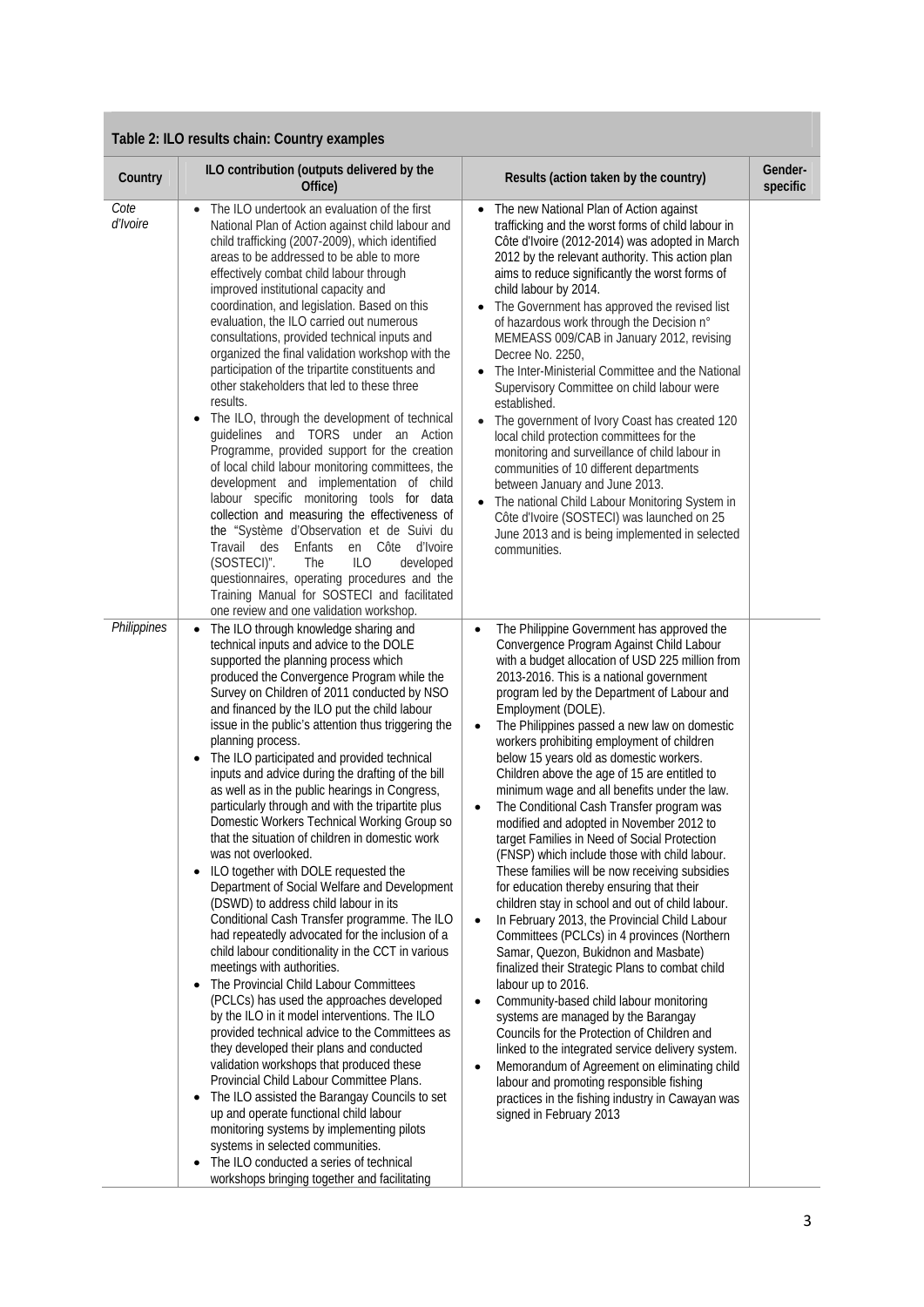|            | discussions between the fishing industry and<br>the Municipal Social Welfare and Development<br>Office (MSWDO), the Philippine National Police<br>(PNP), and Municipal Agriculture Office (MAO)<br>to raise their awareness of child labour and<br>their responsibilities for combatting it.                                                                                                                                                                                                                                                                                                                                                                                                                                                                                                                                   |                                                                                                                                                                                                                                                                                                                                                                                                                                                                                                                                                                                                                                                                                                                                                                                                                                                                                                                                                                                                                                                                                                                                                                                                                                                               |  |
|------------|--------------------------------------------------------------------------------------------------------------------------------------------------------------------------------------------------------------------------------------------------------------------------------------------------------------------------------------------------------------------------------------------------------------------------------------------------------------------------------------------------------------------------------------------------------------------------------------------------------------------------------------------------------------------------------------------------------------------------------------------------------------------------------------------------------------------------------|---------------------------------------------------------------------------------------------------------------------------------------------------------------------------------------------------------------------------------------------------------------------------------------------------------------------------------------------------------------------------------------------------------------------------------------------------------------------------------------------------------------------------------------------------------------------------------------------------------------------------------------------------------------------------------------------------------------------------------------------------------------------------------------------------------------------------------------------------------------------------------------------------------------------------------------------------------------------------------------------------------------------------------------------------------------------------------------------------------------------------------------------------------------------------------------------------------------------------------------------------------------|--|
| Kyrgyzstan | The ILO facilitated the consultative process by<br>taking part in several consultations between the<br>main line ministries, employers' and workers'<br>organizations, and civil society groups as well<br>as provided technical advice and inputs during<br>the drafting phase.<br>The ILO undertook consistent advocacy with<br>social partners which facilitated the inclusion of<br>child labour issues in the TGA.<br>The ILO was part of the Working Group on<br>$\bullet$<br>developing the draft provisions of the Family<br>Code, and worked in close cooperation with the<br>Ministry of Interior and the Ministry of Justice.<br>• The ILO provided relevant technical inputs and<br>took part in several discussions to convince the<br>ILO social partners to support the development<br>and adoption of this Law | The Kyrgyz National Roadmap with concrete<br>steps to achieve the goal of eliminating the<br>Worst Forms of Child Labour by 2016 was<br>adopted through a Resolution signed by the<br>tripartite partners.<br>The issue of Child Labour is mainstreamed in<br>the Roadmap for the implementation of the<br>Social Protection Development Strategy for<br>2012-2014 and its National Action Plan for<br>2012-2014.<br>The issues of child labour have been<br>mainstreamed in the Tripartite General<br>Agreement 2012-2015 signed on 29 Oct 2012<br>(the provision No 17 of the TGA, under the area<br>of cooperation 3: labour market development<br>and jobs creation).<br>The Law $# 54$ on the amendments to the Family<br>Code, signed by the President on 17 May 2012,<br>contains the provision (under Art.74) that<br>parents or legal guardian(s) could be deprived<br>of their parental rights for involving children in<br>the WFCL.<br>On the 11th of July 2012, the President of<br>Kyrgyzstan signed the Law on the Code on<br>Children approved by the Parliament on 31 May<br>2012. Prohibition of the Worst Forms of Child<br>Labour is among the main principles of the<br>Code and Article 14 of the Code bans the use of<br>child labour. |  |

## **Lessons Learned**

The importance accorded to reliable statistics, probing research and effective monitoring and evaluation at national, sub regional, regional and global levels cannot be over stressed. While this is perhaps not an entirely new lesson, it has nevertheless been brought forcefully to the fore with the recently published global child labour trends and estimates. The global estimates as well as the numerous national child labour surveys on which they are based, as well as the other knowledge outputs such as policy appraisals, probing research, impact assessments and evaluations have together, demonstrated that the strategies employed by and recommended by the ILO to address child labour through its tripartite constituents and social dialogue processes are indeed resulting in concrete and measureable reductions in the level of child labour globally over time. These outputs have also provided the proof that social issues touching on fundamental principles and rights at work and other core values of the ILO need to be measured and evaluated over a longer time period than is usually possible under project modalities. While direct actions to immediately withdraw and rehabilitate children found in the WFCL must always be considered and addressed, it is perhaps even more important to keep the long term goal clearly in mind so that continuous improvements can be taken to eliminate child labour.